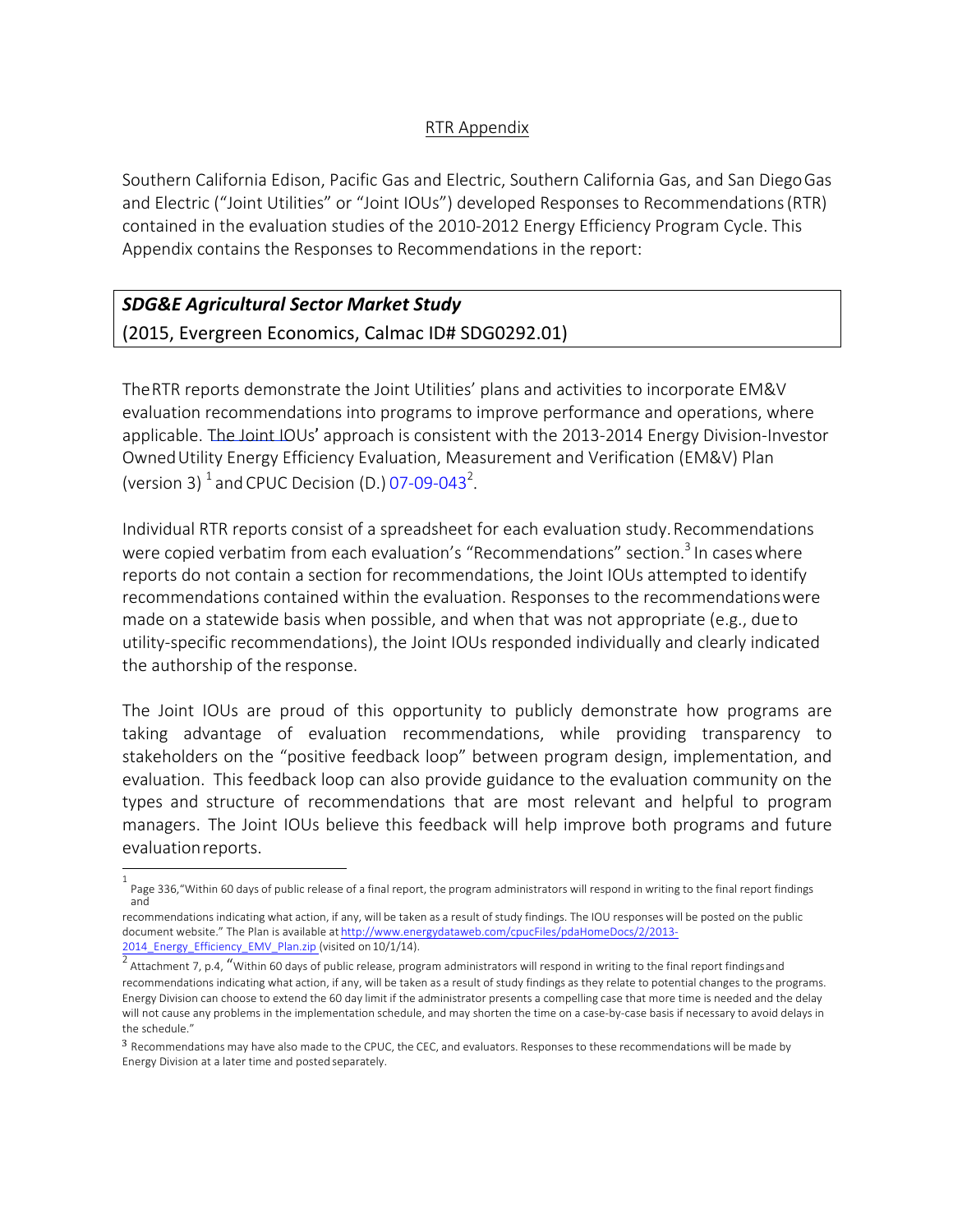## **EM&V** Impact, Process, Market Assessment Study Recommendations **2015 Agriculture Study**

| Study ID                 | <b>Study Type</b>                              | <b>Study Title</b>                                   | Study            | Author                                                                                                                                                                                                                                                                                                                                                                                                                                                                                                                                                                                                                                                                                                                        | <b>Pub Date</b>                                                                                                                                                                                                                                                                                  |                              |                 |                 |         |                                                                                                                                                                                                                                                                                                                                                                                             |
|--------------------------|------------------------------------------------|------------------------------------------------------|------------------|-------------------------------------------------------------------------------------------------------------------------------------------------------------------------------------------------------------------------------------------------------------------------------------------------------------------------------------------------------------------------------------------------------------------------------------------------------------------------------------------------------------------------------------------------------------------------------------------------------------------------------------------------------------------------------------------------------------------------------|--------------------------------------------------------------------------------------------------------------------------------------------------------------------------------------------------------------------------------------------------------------------------------------------------|------------------------------|-----------------|-----------------|---------|---------------------------------------------------------------------------------------------------------------------------------------------------------------------------------------------------------------------------------------------------------------------------------------------------------------------------------------------------------------------------------------------|
| <b>CALMAC ID</b>         |                                                | Market Study   SDG&E Agricultural                    | Manager<br>SDG&E | <b>Evergreen Economics</b>                                                                                                                                                                                                                                                                                                                                                                                                                                                                                                                                                                                                                                                                                                    | March, 2015                                                                                                                                                                                                                                                                                      |                              |                 |                 |         |                                                                                                                                                                                                                                                                                                                                                                                             |
| SDG0292.01               |                                                | Sector Market Study                                  |                  |                                                                                                                                                                                                                                                                                                                                                                                                                                                                                                                                                                                                                                                                                                                               |                                                                                                                                                                                                                                                                                                  |                              |                 |                 |         |                                                                                                                                                                                                                                                                                                                                                                                             |
| Item#                    | Program                                        | <b>Document</b>                                      | Page             | <b>Findings</b>                                                                                                                                                                                                                                                                                                                                                                                                                                                                                                                                                                                                                                                                                                               | <b>Best Practice / Recommendations</b>                                                                                                                                                                                                                                                           | Recommendati<br>on Recipient | <b>Accepted</b> | <b>Rejected</b> | further | Notes: Specific program change/<br>Reason for rejection or further review                                                                                                                                                                                                                                                                                                                   |
|                          |                                                |                                                      |                  |                                                                                                                                                                                                                                                                                                                                                                                                                                                                                                                                                                                                                                                                                                                               |                                                                                                                                                                                                                                                                                                  |                              |                 |                 |         |                                                                                                                                                                                                                                                                                                                                                                                             |
| $\overline{1}$           | Agriculture<br>Energy<br>Efficiency<br>Program | <b>SDG&amp;E Agricultural</b><br>Sector Market Study | 30               | SDG&E Agriculture customers are significantly more interested in<br>water-related measures (sprinkler to drip irrigation, low pressure<br>sprinkler nozzles and water pump efficiency testing) than other<br>agriculture-related offerings, and significantly more respondents said<br>that money and water savings were more important motivators than<br>saving the environment.                                                                                                                                                                                                                                                                                                                                            | Wherever possible, SDG&E should focus on money and water<br>savings when marketing its energy efficiency options to the<br>agriculture sector. SDG&E could consider marketing its on-site<br>audit as an irrigation checkup in order to appeal to the customer<br>desire to save on water costs. | SDG&E                        | Accept          |                 |         | Promoting the on-site audit is already a part of our marketing strategy.<br>The Ag audience is one of 3 primary targets for us this year.<br>Communications calendar and budgets are being finalized. The Ag offer<br>includes water/energy nexus, rebates, OBF & WISE (water pump audit).                                                                                                  |
| $\overline{\phantom{a}}$ | Agriculture<br>Energy<br>Efficiency<br>Program | <b>SDG&amp;E Agricultural</b><br>Sector Market Study | 30               | Mail survey findings indicate that indoor and indoor/outdoor growers<br>are more likely to be interested in a suite of measures (motors,<br>boilers, fans, on-site audits, infrared film for greenhouses, and<br>greenhouse heat curtains) rather than being interested in just a single measures that may be of interest to them.<br>measure.                                                                                                                                                                                                                                                                                                                                                                                | SDG&E should consider creating a central place or document for<br>agricultural customers to access that presents the full suite of                                                                                                                                                               | SDG&E                        | Accept          |                 |         | We are currently developing specific, relevant content for our Ag<br>industry segment web pages. Expected to launch by 6/15/15                                                                                                                                                                                                                                                              |
| $\overline{3}$           | Agriculture<br>Energy<br>Efficiency<br>Program | SDG&E Agricultural<br>Sector Market Study            | 30               | The research found three examples of rebated measures that SDG&E  marketing directly to their agricultural customers to increase<br>could refer to using agricultural-specific language, which might<br>improve uptake. These measures are: agricultural irrigation pump<br>VFDs, horizontal air flow fans, and root zone heating.                                                                                                                                                                                                                                                                                                                                                                                            | SDG&E should use agriculture-specific terms for measures when<br>interest, for example:<br>-Agricultural Irrigation Pump VFDs<br>-Horizontal Air Flow Fans<br>-Root Zone Heating                                                                                                                 | SDG&E                        | Accept          |                 |         | When we promote specific measures, we use measure-specific terms.<br>However, we are in the process of developing an Ag-specific catalog/one-<br>sheet with all relevent measures and terminology.                                                                                                                                                                                          |
|                          | Agriculture<br>Energy<br>Efficiency<br>Program | <b>SDG&amp;E Agricultural</b><br>Sector Market Study | 30               | SDG&E utilizes past customers (who have take advantage of offerings) SDG&E should expand its use of customer testimonials to its<br>as examples when presenting information to trade associations                                                                                                                                                                                                                                                                                                                                                                                                                                                                                                                             | website.                                                                                                                                                                                                                                                                                         | SDG&E                        | Accept          |                 |         | Ag testimonials are part of our marketing strategy. Our Communications<br>team is producing a testimonial video featuring a local grower. Final cut<br>is pending. We will solicit additional testimonials from other Ag<br>customers as resources allow.                                                                                                                                   |
| 5                        | Agriculture<br>Energy<br>Efficiency<br>Program | <b>SDG&amp;E Agricultural</b><br>Sector Market Studv | 30, 31           | ven-reported participation is low, with customers reporting naving<br>received an average of 0.2 items out of 11 relevant offerings.<br>Customers report lack of awareness and lack of having enough<br>information as the two largest barriers to participation. Awareness is<br>lowest for greenhouse measures. Respondents were significantly<br>more likely to get their information from industry organizations,                                                                                                                                                                                                                                                                                                         | SDG&E should continue working with industry organizations in<br>order to inform and educate customers with the intent of<br>increasing awareness of program offerings.                                                                                                                           | SDG&E                        | Accept          |                 |         | SDG&E's Customer Outreach and Education is already working intensely<br>with vendors and trade organizations.                                                                                                                                                                                                                                                                               |
| 6                        | Agriculture<br>Energy<br>Efficiency<br>Program | SDG&E Agricultural<br>Sector Market Study            | 31               | It is unclear if SDG&E incentivizes suggestions made through the<br>Water Infrastructure and System Efficiency (WISE) Program<br>inspection.                                                                                                                                                                                                                                                                                                                                                                                                                                                                                                                                                                                  | SDG&E should add clarity to documentation about WISE so that<br>customers are aware of next steps and offerings that follow an<br>inspection.                                                                                                                                                    | SDG&E                        | Accept          |                 |         | SDG&E is working to improve the documentation for enrolling<br>customers, including Ag customers, in the Energy Efficiency Business<br>Rebates (EEBR) and Energy Efficiency Business Incentive programs (EEBI)<br>after a pump inspection has been completed. The customer will be<br>informed at the time of the inspection on how the EEBR and EEBI<br>program application process works. |
| $\overline{7}$           | Agriculture<br>Energy<br>Efficiency<br>Program | <b>SDG&amp;E Agricultural</b><br>Sector Market Study | 31               | While SDG&E provides many of the offerings appropriate for this<br>sector, we found additional energy efficient measures that do not<br>exist among SDG&E's offerings. These include natural ventilation,<br>scientific irrigation, low energy precision application irrigation, solar<br>well pumps, gooseneck elbows for drop tubes, sprinkler repairs and<br>replacement, irrigation system conversions, perimeter insulation,<br>greenhouse climate controls, triple polycarbonate glazing, and<br>chicken litter gasification. Note that some of these measures<br>(specifically the ones related to heating and cooling) may not be as<br>appropriate in San Diego County due to the temperate nature of the<br>locale. | SDG&E should research and consider additional measures<br>presented in Section 3 of the report (listed under findings).                                                                                                                                                                          | SDG&E                        | Accept          |                 |         | SDG&E will take a targeted approach to include new agriculatural items<br>in the Business Rebates and Direct Install offerings. Engineering will<br>evaluate the items listed in the report and determine if any show<br>sufficient promise to warrant a work paper and inclusion in program<br>offerings.                                                                                  |